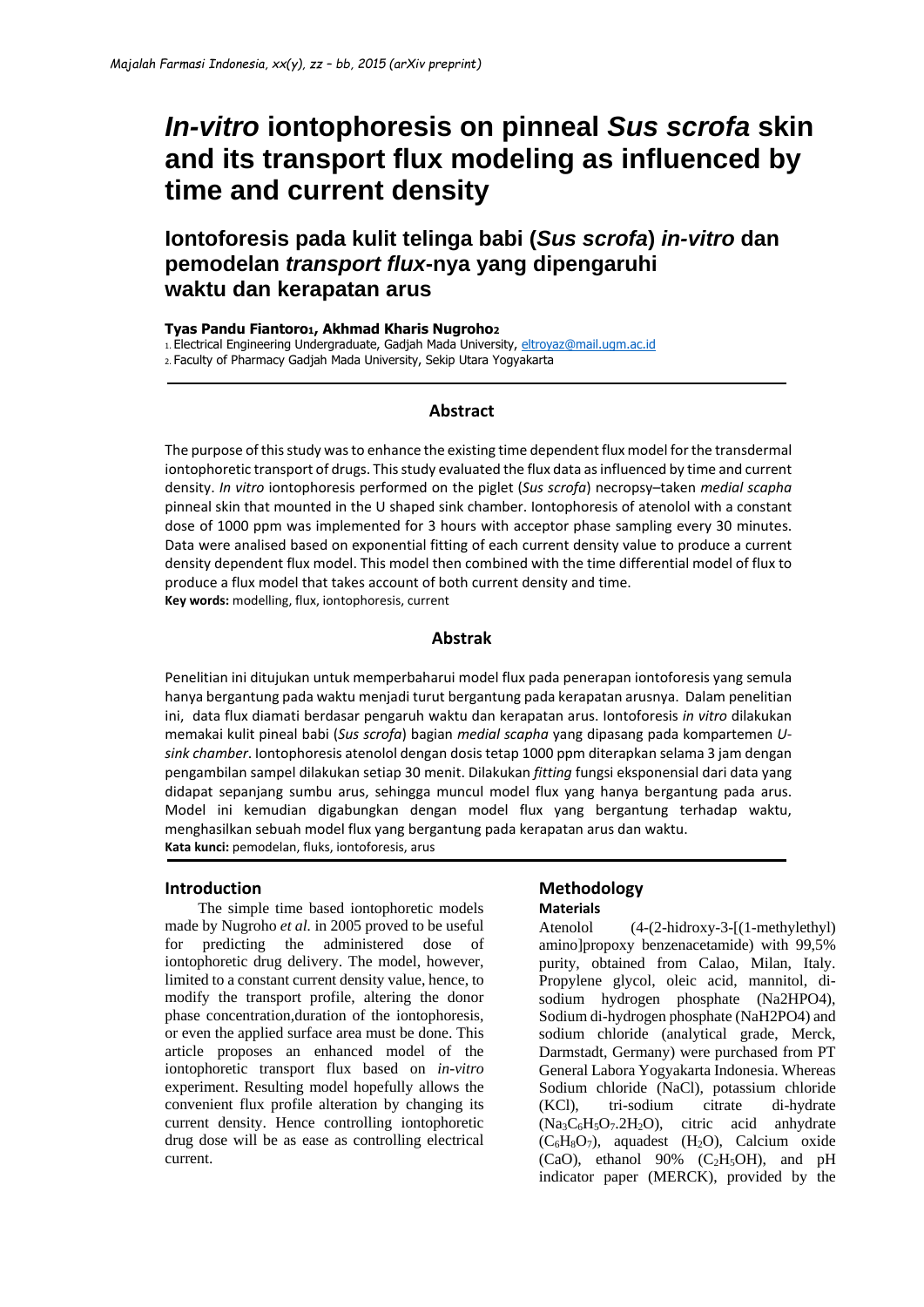Laboratory of Biopharmaceutics, Unit III, Pharmacy Faculty, Gadjah Mada University (UGM). Current was measured using HELES UX 839-TR multimeter. Digital scale Sartorius BP 310P, digital caliper Mitutoyo Digimatic, clay surgery bed, magnetic stirrer Stuart, and GENESYS 10S spectrometer (software version v1.200 2L9K274001, Thermo Scientific) are also provided by Laboratory of Biopharmaceutics, Unit III, Pharmacy Faculty, Gadjah Mada University (UGM). U shaped sink chambers used are properties of A .K. Nugroho. The used iontophoretic current regulator device was capable for administering a dose of 0 μA, 378 μA, 731 μA, or 1130 μA, each with maximum 3% tolerance.

#### **Skin Preparation**

The used piglet skin comes from the *medial scapha* region rather than the *lateral scapha* region due to its epidermal thickness. Approximate surface area of three cm<sup>2</sup> of *medial scapha* skin was extracted using a scalpel, then rinsed once with API (*aquadest pro injection*) before soaked in 50 mL solution of 0.15 M phosphate buffer saline at pH 7.4 within 15 minutes. Afterwards, the treated skin placed on the acceptor chamber mounter with a diameter of 11.86 mm as illustrated by Fig. 1. The inner area of the mounted skin is always 1.1 cm<sup>2</sup>. Excess skin on the outer area then cut away with a cutter. After a proper mounting of skin, the cell was then secured by joining and screwing the donor and the acceptor parts together as shown in Fig. 2.



Fig. 1. The mounted piglet skin

#### *In-vitro* **Iontophoretic Studies**

The donor compartment was then filled in with 1000 ppm atenolol solution (in 5mM citric buffer at pH of 5). The acceptor phase was filled with 2 ml of 0.15M phosphate buffer saline at pH 7.4. Mannitol was added (6 g in 250ml buffer) in the donor solution to balance the tonicity of donor and acceptor media (Nugroho, 2011). Iontophoretic transport study was performed for 3 hours, with the U shaped sink

chambers placed on the magnetic stirrer as shown in Fig. 3.

Every 30 minutes, 1.5 ml samples were collected periodically from the acceptor compartment. Each sample's 216 nm wavelength absorbance then read using UV-Vis spectrometry. The calibration curve has  $r > 0.94$ in the concentration range of 0.2 ppm to 20 ppm of atenolol. Because the acceptor compartment volume is 2.5 ml, acceptor phase amount is only 2 ml. After each sampling, 1.5 ml of 0.15 M phosphate buffer saline at pH 7.4 was added to the acceptor chamber.



Fig. 2. The secured U shaped sink chambers



Fig. 3. The magnetic stirrer, turned off

The transported atenolol mass for each sample is calculated according to (1). *A* is the read absorbance value for each sample number (indexed by  $p$  or  $q$ ).  $V$  is the sample volume which happened to be always 1.5 ml for all index (both *p* and *q*).

$$
m_p = \frac{4}{3} \left( V_p f(A_p) - \sum_{q=1}^{p-1} \frac{1}{4^p} V_q f(A_q) \right) \tag{1}
$$

The *f* function used in (1), described in (2). This is the Beer-Lambert's reverse function to determine the concentration of the mixture, based on the calibration curve.

$$
f(A) = \frac{A + 0.0188}{0.1411}
$$
 (2)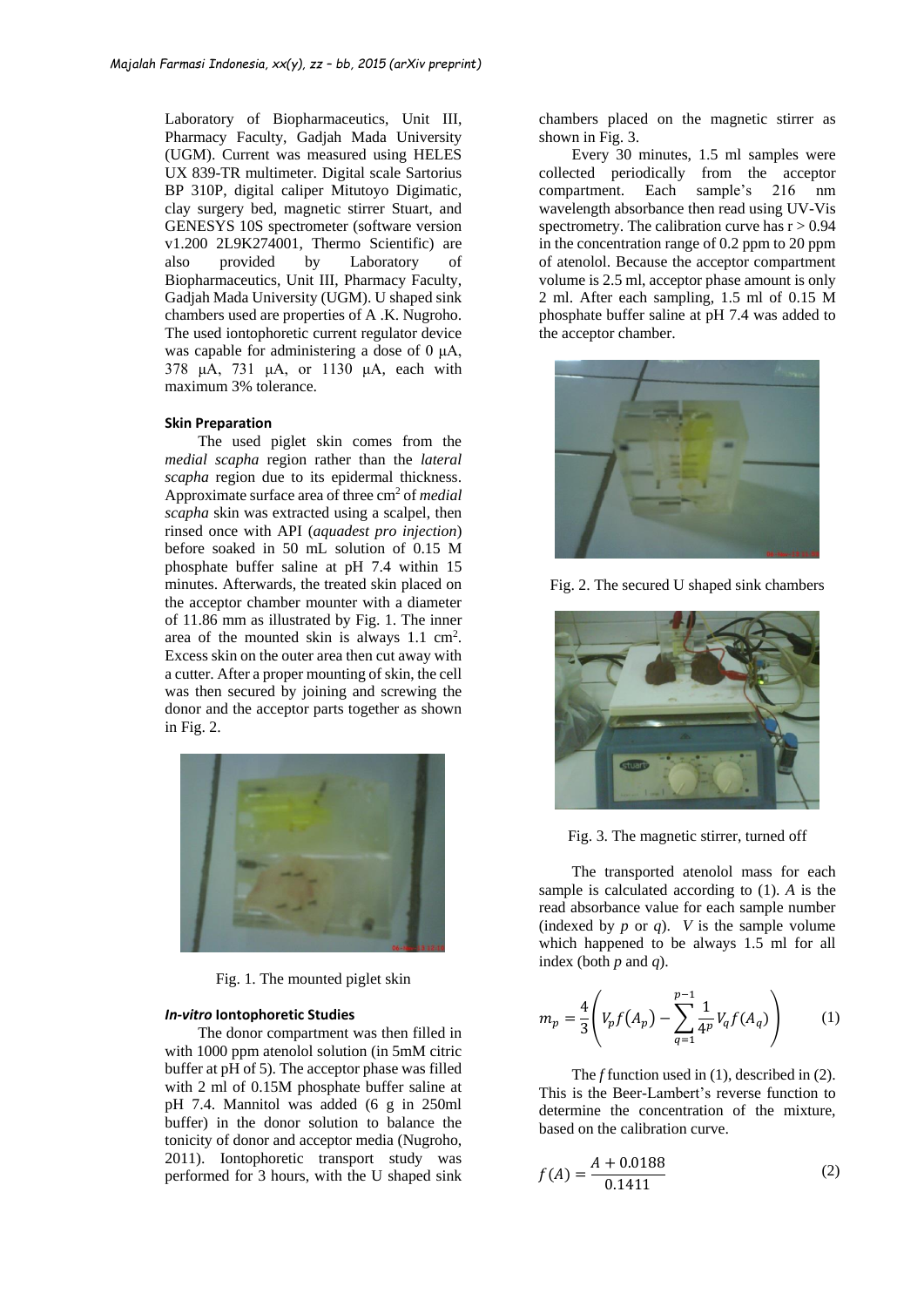The accumulation of the atenolol mass transported is a mere sum of each previous transported mass as given in. Hence, the total transported atenolol after three hours (that is six time of samplings) of iontophoresis is given in (3). Therefore, the flux per 30 minutes is obtained by (4), where *S* is the mounted skin's surface area.

$$
M = \sum_{p=1}^{6} m_p \tag{3}
$$

$$
J_p = \frac{m_p - m_{p-1}}{S} \tag{4}
$$

#### **Results**

The flux observed in (4) could be expressed as (5) for the modelling its continuous process. Nugroho *et al.* in 2005 propose a model shown in (6) that could be fitted nicely with the obtained data. *M* is the continuous transported atenolol mass function. Substituting (6) into (5) and then by solving the resulting differential equation, solution (7) is obtained.

$$
J = \frac{\partial M(t)}{S \partial t} \tag{5}
$$

$$
\frac{\partial M(t)}{\partial t} = i_0 - K_R M(t) \tag{6}
$$

$$
J = \frac{i_0}{S} (1 - e^{-K_R t})
$$
 (7)

It was observed that the flux did not linear with its current density for the applied current range of 0 μA to 1130 μA. Instead, the exponential model expressed in (8) is more suited with the observed flux data.

$$
\frac{\partial J}{\partial i} = a \, e^{b - i} \tag{8}
$$

The flux function, *J* modeled as separable by multiplication, as expressed by (9). Substituting each of  $(7)$  and  $(8)$  to  $(9)$ , equation (10) was formed. Then, by taking the integrals, the solution of  $J$  is obtained as described by  $(11)$ .

$$
\frac{\partial^2 J}{\partial i \partial t} = \frac{\partial J}{\partial i} \frac{\partial J}{\partial t}
$$
(9)

$$
J = \int a e^{b-i} \partial i \int \frac{\frac{i_0}{S} (1 - e^{-K_R t})}{\partial x} \partial x \qquad (10)
$$

$$
J = \left(C_0 - \frac{a}{e^{i-b}}\right) \frac{i_0}{S} (1 - e^{-K_R t})
$$
(11)

With the initial value of  $J = 0$  when  $i = 0$ , and final *J* value of *d* for  $i = \infty$ , the value of C<sub>0</sub> is

determined as expressed in (12). Substituting (12) to (11) yielded (13). Each *a, b, c,* and *d*  constant could be simplified with (14), (15), and (16), yielding the simpler equation (17).

$$
C_0 = d e^{K_2} \tag{12}
$$

$$
J = \frac{i_0}{a} \left( \frac{d}{a} e^{K_2} - \frac{1}{e^{i-b}} \right) (1 - e^{-K_R t}) \tag{13}
$$

$$
K_0 = \frac{i_0}{a} \tag{14}
$$

$$
K_1 = \frac{d}{a} \tag{15}
$$

$$
K_3 = b \tag{16}
$$

$$
J = \frac{K_0}{S} \left( K_1 e^{K_2} - \frac{1}{e^{i-K_3}} \right) (1 - e^{-K_R t}) \tag{17}
$$

The final flux equation stated in (17) could be used as a basis for both iontophoretic and post-iontophoretic transport flux modelling. Since the two states basically a different events, it is best to model the transport flux for iontophoretic and post-iontophoretic period with a piecewise functions (Nugroho *et al.*, 2005). Now the model could be expressed with the dependency of both time and current density variable, as stated by (18).

$$
J = \begin{cases} \varepsilon (1 - e^{-K_R t}) & ; t < t_0 \\ \varepsilon P_{PI} (1 - e^{-K_R t}) + \varepsilon K_R X_T e^{-K_R t}; t \ge t_0 \end{cases}
$$
(18)

For the sake of brevity, an abbreviation of ε, which described in (19) was used.

$$
\varepsilon = \frac{K_0}{S} \left( K_1 \, e^{K_2} - \frac{1}{e^{i - K_3}} \right) \tag{19}
$$

The full three dimensional plot of equation (18) could be seen at Fig. 4.



Fig. 4. The resulted full model